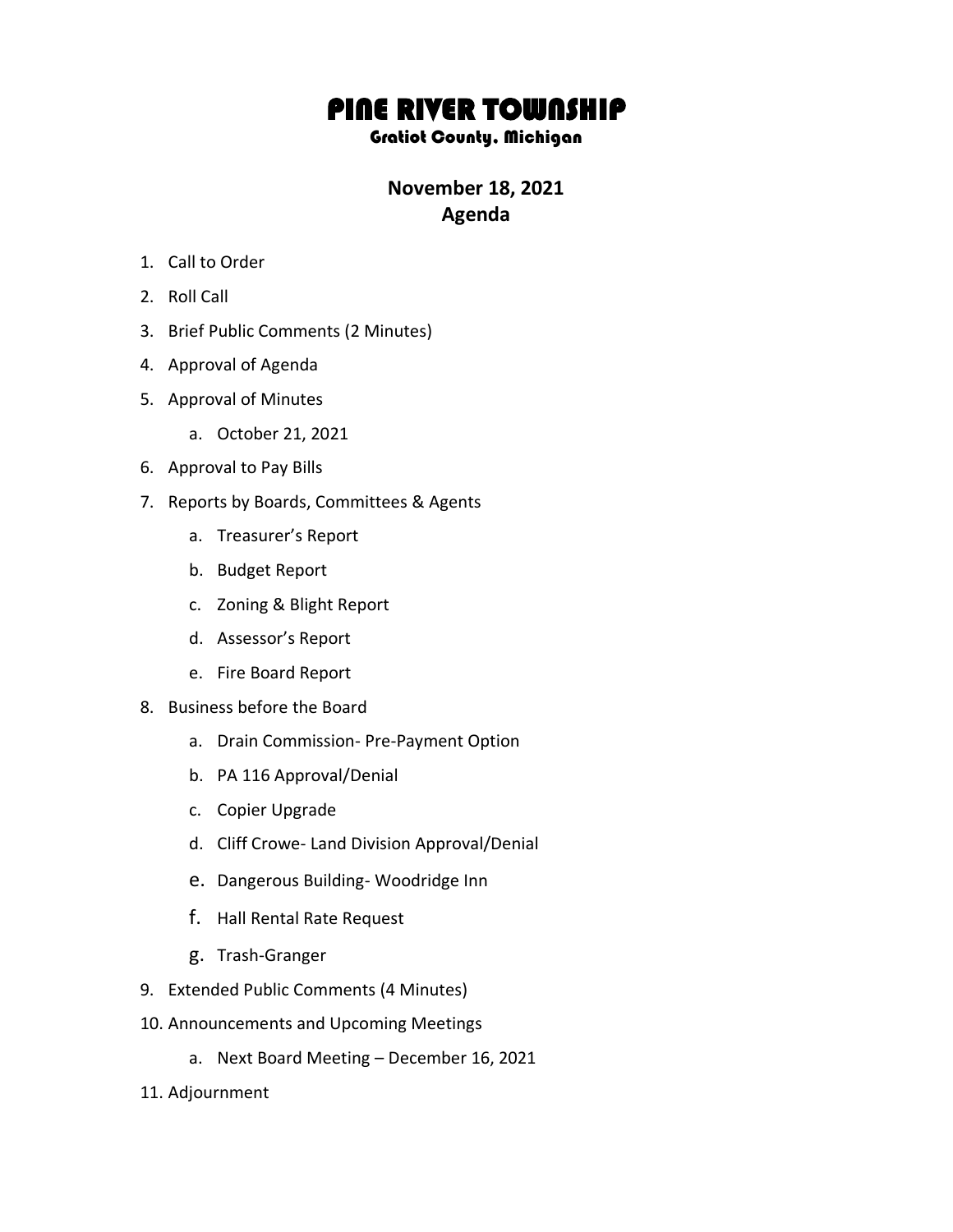## **MINUTES OF THE PINE RIVER TOWNSHIP BOARD MONTHLY MEETING NOVEMBER 18, 2021**

- 1.) The regular monthly meeting of the Pine River Township Board was called to order at 7:01PM by Supervisor Beeson at the Township Hall.
- 2.) Pledge the flag: The Board and the Public said the Pledge to the flag.
- 3.) Roll Call: Best: present; Moeggenborg: present; Beeson: present; Whitmore: present; Baker: present. (5) Board members present, (0) absent.
- 4.) Public Comments:
	- a. Deputy Gary Hansen introduced his representation to our jurisdiction.
- 5.) Approve the Agenda:
	- a. Motion made by Moeggenborg: second by Best: to approve the Agenda with addition of 8g Rubbish. All present Board members approved. The motion carried 5-0.
- 6.) Approve the Minutes:
	- a. Motion made by Best: second by Baker: to approve the Minutes of the meeting from September 16, 2021. All present Board members approved. The motion carried 5-0.
- 7.) Approval to Pay Bills:
	- a. Motion made by Moeggenborg: second by Best: to approve the payment of bills as presented in the amount of \$97,997.23. All present Board members approved. The motion carried 5-0.
- 8.) Reports by Boards, Committees, and Agents
	- a. Treasurer's Report Discussion: Board reviewed, bank reconciliations have been received and reviewed by all present. Placed on file.
	- b. Budget Report Discussion: report placed on file.
	- c. Zoning and Blight Officer on file
	- d. Assessor Report working on finalizing details for winter taxes to be sent out
	- e. Fire Services new pickup truck arrived today
- 9.) Business before the Board
	- a. Drain Commission Pre-Payment Option
		- i. Motion made by Moeggenborg: second by Best to send letter in regard to payment rate discrepancy. All present Board members approved. The motion carried 5-0.
	- b. PA 116 Approval/Denial
		- i. Motion made by Baker: second by Moeggenborg: to approve the PA-116 for Thomas Ross and Parcel Numbers 12-002-004-31 and 12-002-004-03 as presented. All present Board members approved. Roll call: Best: yes;